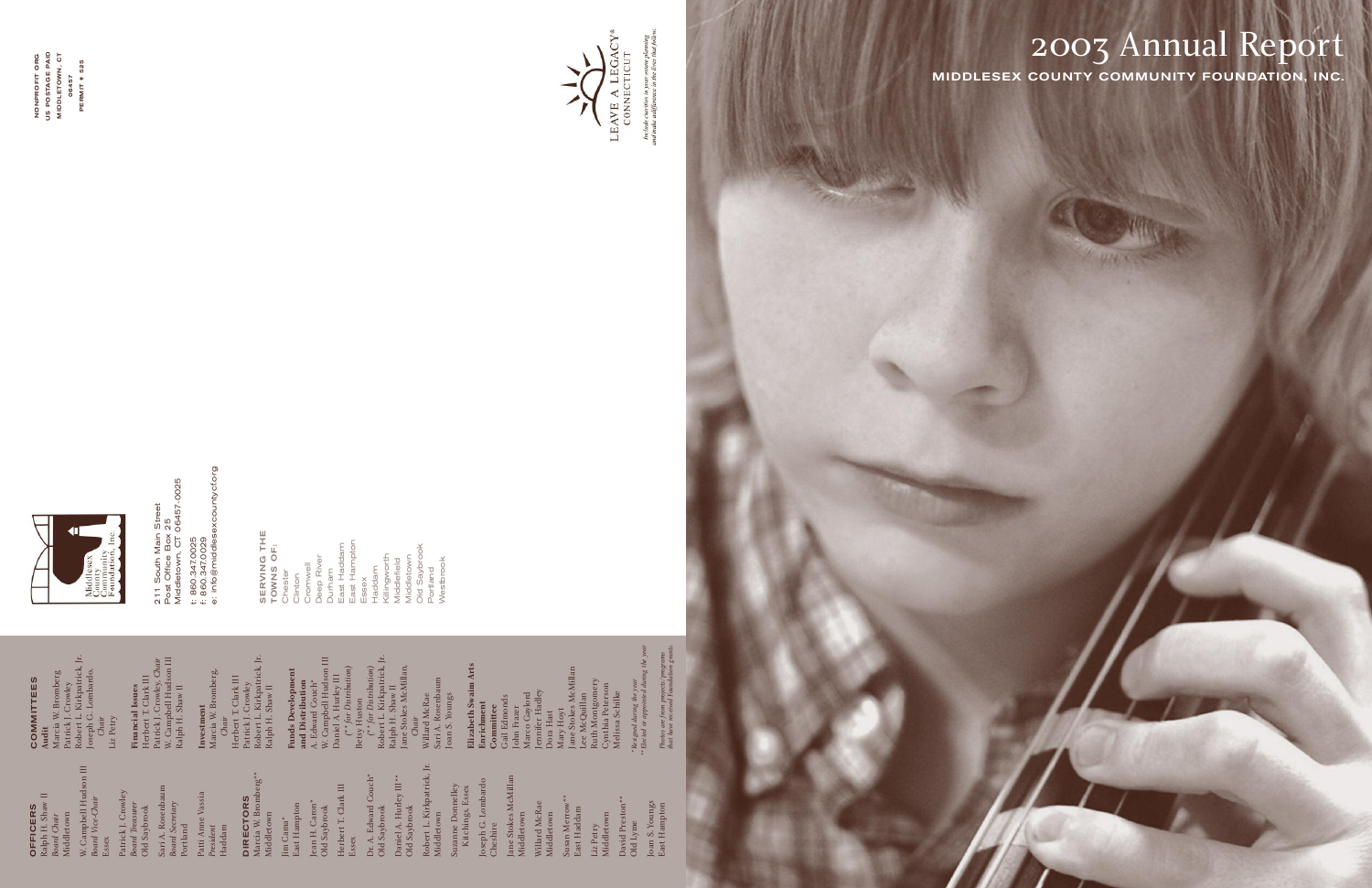# Dear Friends,

2003 marks our sixth year of growing a vital Community Foundation to benefit the people of Middlesex County. It has been a remarkable year full of achievement made possible by a generous community, hard working board of directors, continuing partnerships and an improving economy.

The significant achievement of the year was raising the third and final million in endowment gifts, pledges and planned gifts to receive the third \$50,000 for operations and grantmaking from the Jessie B. Cox Charitable Trust. Led by Jane McMillan, the Funds Development Committee and Board found new donors who brought us over the goal. Most helpful were new organizational funds established by the Community Health Center and Gilead Community Services; the transfer of the J. Guy Lombardo private foundation to a donor advised fund; a major gift from the Bee and Missionary Society; and ten new identified planned gifts at their present value.

Bonnie Bennet joined our staff as part time Director of Grants and Programs. Her efforts improved our grantmaking processes, started us on compliance with new national standards developed by the Council on Foundations and provided staffing for a partnership with the Connecticut Health and Educational Facilities Authority (CHEFA). This CHEFA partnership brought \$100,000 to the county in \$50,000 grants to both Oddfellows Playhouse and Community Health Center. Sue Peters served as consultant Finance Director and set up our accounting system on new net-based software. She and office manager Janice Kalkreuth converted our five year history of grants, donors, funds and expenses to the new software while providing ongoing support for all foundation activities. We are blessed to have their talents and dedication to excellence and our mission.

Our reason and focus remains, grantmaking. The board approved 4 7 grants totaling \$80,535, bringing our total since inception to over \$400,000. Most heartwarming was the starting of a String Program for 30 Middletown third graders, the dream of Elizabeth Swaim whose bequest together with special donations began the program in partnership with the Middletown Public Schools. The total diverse grant list is included in this report. Generous renewed funding from the Connecticut Humanities Council, River View Cemetery and the Cox Trust were added to by Citizens Bank and individuals to provide competitive grantmaking dollars while endowed funds were allowed to grow. A most successful *Night at the Opera with Gina Barreca* sponsored by the Fund for Women & Girls Committee provided grant moneys for 2003 and 2004 to empower women and girls to reach their potential.

Ralph H. Shaw II **Board Chair** 

improves the quality of life and provides benefit to the people of Middlesex County now and in the future, by developing restricted and unrestricted endowments and making grants that have impact, while assisting donors in meeting their philanthropic objectives.



The board approved a new strategic plan with a \$10 million endowment objective and the raising of funds for administration for the next five years. The Investment Committee recommended diversifying our Vanguard holdings. By year-end, our investments outperformed their benchmarks and were regaining historic dollar value.

We are positioned for the growth that the community and donors of Middlesex County deserve. We need continued support to meet the challenge of growing the endowment, gaining greater visibility, and increasing the number of persons giving to the community through our Community Foundation. We hope you will share the stories of our successes with others and consider making a direct or planned gift to our efforts.

 $Lal(s, Shaw)$ 

# The Middlesex County Community Foundation

Patti Anne Vassia *President*

COVER: J. ROSSI / THE MIDDLETOWN PRESS PHOTO CELLO STUDENT, DAVID WESTBY, PRACTICES FOR THE SPRING CONCERT, THE CULMINATION OF THE FIRST YEAR OF THE MIDDLETOWN PUBLIC SCHOOL ELIZABETH SWAIM STRING PROGRAM.

RIGHT: MIDDLETOWN NORTH END YOUTH ENJOY GREEN STREET ARTS CENTER ARTS AND CRAFTS PROGRAMS AT THE CHURCH OF THE HOLY TRINITY WHILE THE CENTER IS BEING BUILT.

Patti Cense Varia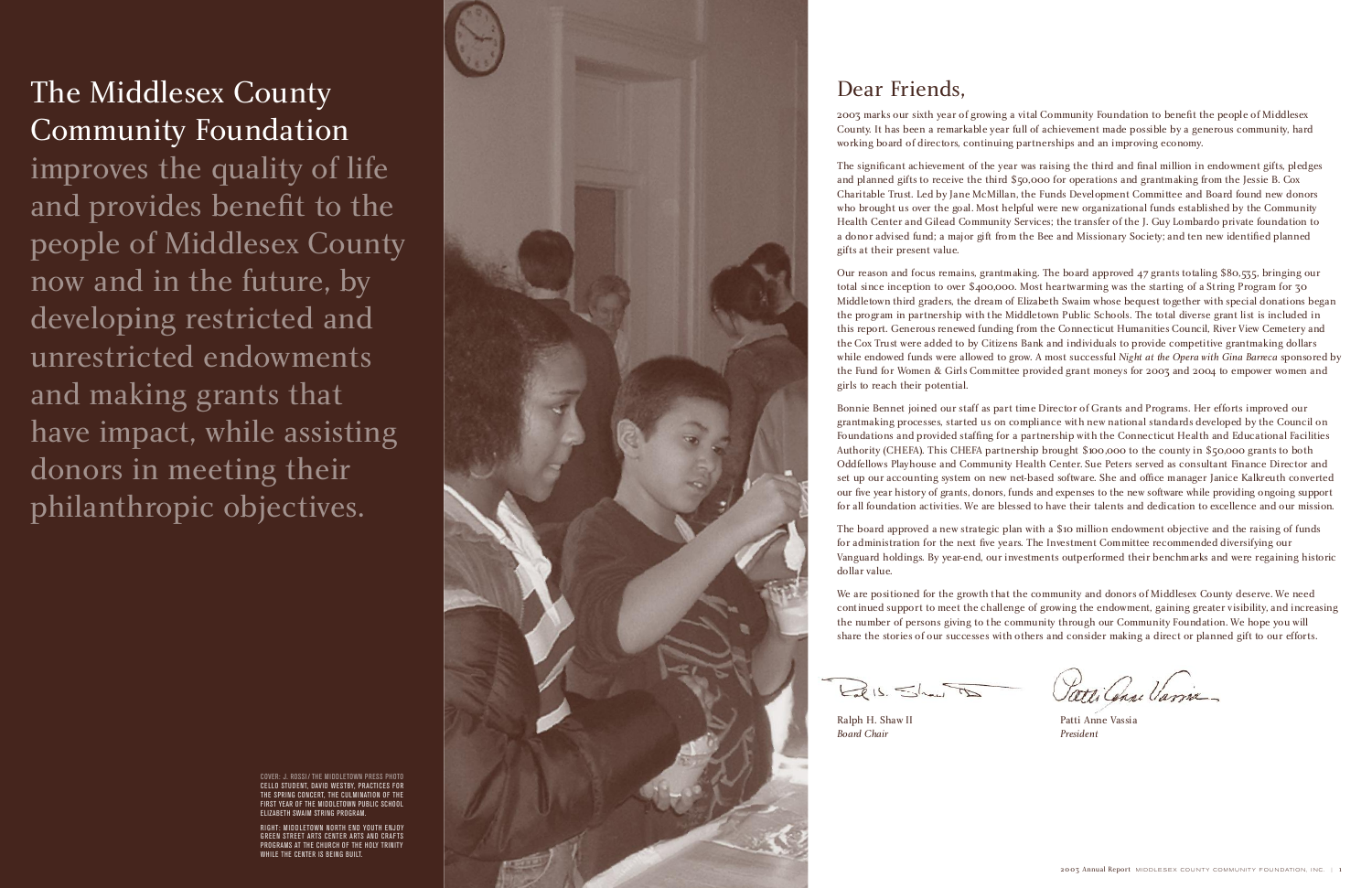

## New Collaboration Brings \$100,000 to Middlesex County

The Connecticut Health and Educational Facilities Authority (CHEFA) collaborated with the Connecticut Council for Philanthropy in screening potential grantees through Connecticut community foundations. Our Community Foundation submitted two applications. We are delighted that both received their requested \$50,000. If there were no Community Foundation serving the county, these grants would not have been possible.

The Community Health Center provides health care services to the uninsured, low income, and publicly insured. Their grant for a Middletown Obesity Prevention and Treatment Initiative will provide training of all Health Center staff in monitoring weight and other measures of obesity and develop programs that will assist patients in gaining healthier eating and living patterns.

The Oddfellows Playhouse grant will provide support to their Neighborhood Troupes to enable children from Middletown's housing projects and low-income neighborhoods to attend free after-school performing arts classes throughout the school year and provide them with the opportunity to participate in a more economically and ethnically diverse tuition-based theater program.

## Challenge Fund Brings \$40,000 New Dollars to Middlesex United Way

New Leadership gifts and increases on existing Leadership gifts to the Middlesex United Way 2003-2004 campaign were matched \$1 for every  $$5$  from a new unendowed fund established by a generous anonymous donor. The Middlesex United Way Challenge Fund was seeded with \$15,000, \$5,000 as a permanent base and \$10,000 for this year's match, which was fully met. Others may use this established Fund to challenge increased giving to help the United Way meet its mission.

# String Program Dream Becomes a Reality

Elizabeth Swaim established three funds with a generous bequest in 2000. This year her dream of Middletown youngsters learning to play string instruments became a reality. With exceptional support from the Middletown Public Schools, Marco Gaylord, Music Department Head, and Ruth Montgomery, committed volunteer, an after-school program began for 30 third graders in the fall of 2003. The Elizabeth Swaim Arts Enrichment Fund provides scholarship funds for those unable to pay for lessons. The Swaim Committee raised additional money to provide instruments for the scholarship students. Under the direction of two wonderful teachers, Mary Hoyt and Pinar Gosterisli, the students progressed beautifully and amazed family and friends with two most enjoyable concerts. Beginning in the fall of 2004 classes will be held for third and fourth graders.

LEFT: THIRD GRADER, MAYA ERIKSEN, PLAYING AT THE FIRST CONCERT OF THE MIDDLETOWN PUBLIC SCHOOL ELIZABETH SWAIM STRING PROGRAM. RIGHT: ODDFELLOWS PLAYHOUSE RECEIVED A \$50,000 CHEFA GRANT TO ENHANCE NEIGHBORHOOD PARTICIPATION AND PROGRAMS SUCH AS THEIR APRIL MINI-PRODUCTIONS.



# New Endowed Funds Added in 2003

The Jessie B. Cox Charitable Trust endowment challenge grant inspired the addition of five new endowed funds and many contributions to existing funds. At year-end, the Foundation's endowment was comprised of 41 named endowed Funds whose market value was over \$1.9 million.

*" We turned over \$*50,000 *of our Trust Fund to the Middlesex County Community Foundation as a way to continue our support of organizations and worthy causes in the community. As future grants are made in the name of the Society, the Society leaves a legacy which started more than* 170 *years ago"*  Helen Ciaburri, President, Bee and Missionary Society

**Bee and Missionary Society of First Congregational Church of Middletown Funds Fund for Women & Girls and Unrestricted Fund** The Bee and Missionary Society was founded in 1830 by "females" who paid a cent a week to support missionary families. Over the years, society members supported their local church, missions abroad and local charities. As many of their donations traditionally had supported women in need, they designated \$20,000 to the Fund for Women & Girls and the remainder for unrestricted grantmaking.

*" The Middlesex County Community Foundation provides CHC with an opportunity to do well and do good at the same time. Our investments grow which is important to our long-term mission, while the Foundation helps plant the seed of community philanthropy throughout our Community. The Fund is named for two of our long term volunteer leaders Jerry Weitzman and David Vance."* Mark Masselli, President, Community Health Center

### **Weitzman–Vance Community Health Center Fund Organization Fund**

*" We plan to continue serving individuals throughout Middlesex County for years to come. We realize the importance of an endowment as one part of a strategy to insure our long-term success. What better partner to help insure this than the Foundation that shares our values and concerns. We saw the investment the Foundation was making in our community and the positive effect it was having for those individuals we serve. The exposure the Foundation provides for Gilead is significantly more far reaching than anything we could do on our own."* Barry M. Simon, Executive Director, Gilead Community Services

With offices around the state, including Clinton, Old Saybrook and Middletown, the Community Health Center's transfer of \$150,000, to establish an organizational fund, brought us over our goal for the Cox Trust endowment development challenge.

*" As a founding board member of the Foundation, I believe in the Foundation's mission and know how well it is developing. It was time to make a change. I am pleased that the Foundation is handling the management of our Fund and that we still have the opportunity to direct contributions where we believe they will do the most good."* Joseph G. Lombardo

### **Gilead Community Services Fund Organization Fund**

### Gilead provides support services for persons and families affected by mental illness. They began their endowment development program by establishing this Fund to insure future funding diversity. They are presently encouraging staff and board members to give to endowment to maximize a second challenge

match donation.

### **J. Guy Lombardo Donor Advised Fund Donor Advised Fund**

### The Lombardo family established a private foundation in memory of their son many years ago. By transferring their foundation to a donor advised fund at the Foundation they saved taxes and bookkeeping fees while keeping the ability to recommend contributions to local charities of their choice.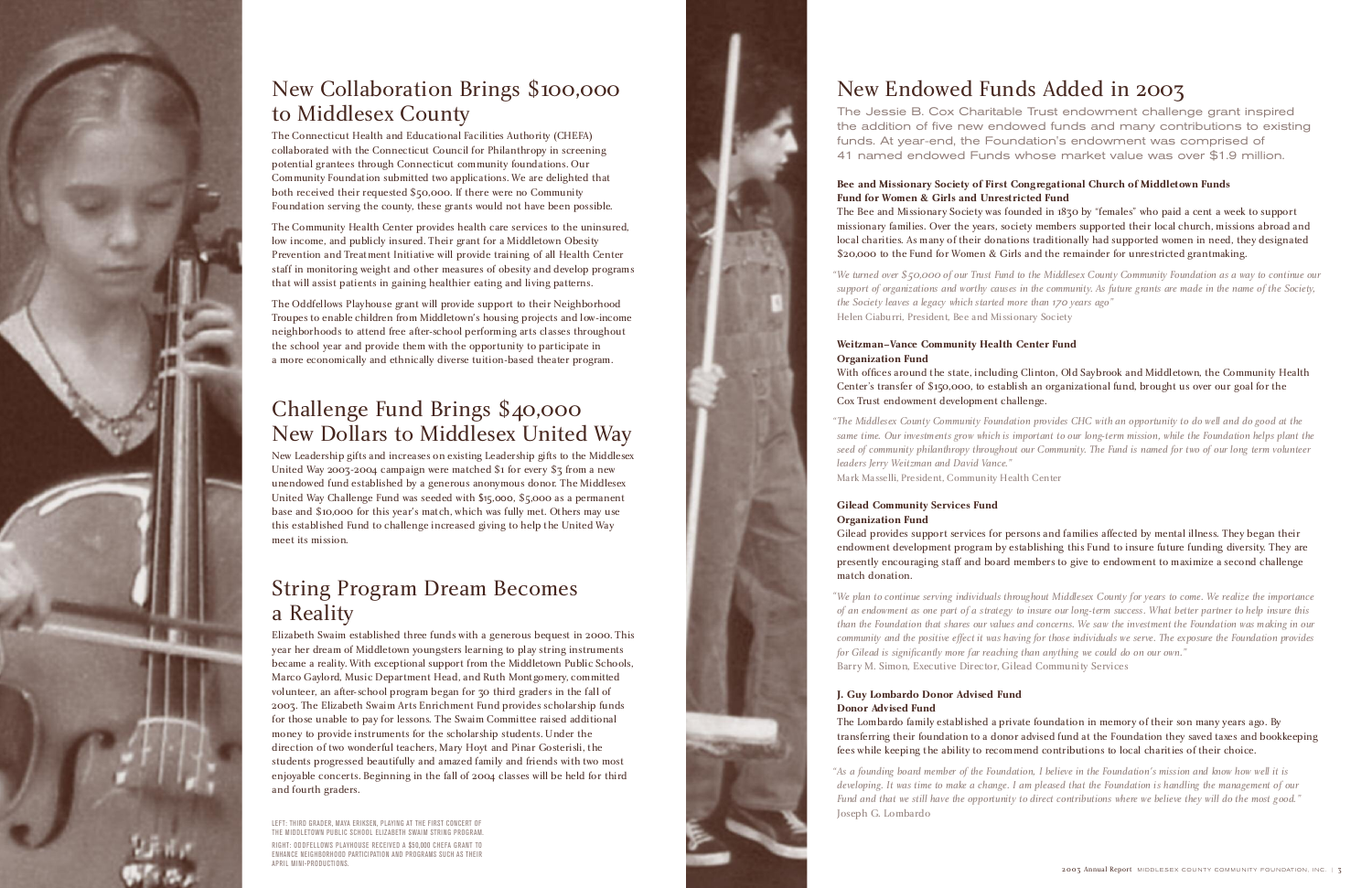Building Legacies for the Future. Our Community Foundation is comprised of a wide variety of endowed funds that reflect the interests and philanthropic objectives of our donors. We welcome conversations with individuals and organizations that want to help build a better Middlesex County community. Think of the legacy you would like to leave and give us a call.



### **RESTRICTED FUNDS**

**Field of Interest Funds** Field of Interest Funds support a specific purpose, geographic area or charitable goal. Gifts to these funds specify broad areas such as the arts, education, the environment, health care or services to a specific town or region. Named Funds can be established with a donation of \$5,000 or more, and may be built over time. Any Fund may be added to by anyone at any time. Gifts, of any size, to a specific area or interest, give the Board of Directors discretion to select organizations that can most effectively address the chosen field of interest.

## **PREVIOUSLY ESTABLISHED FIELD OF INTEREST FUNDS Anonymous Family Fund**

Supports arts organizations and arts initiatives with priority to Middletown organizations to strengthen infrastructure and/or to support public presentations, on a competitive basis using excellence as the standard.

#### **Anonymous Named Fund**

Support of Middlesex County botanical beautification with emphasis on natural beauty, wildflowers and native species, open space and visual simplicity on a competitive basis. Grants may include assessment, planning, design, planting, restoration and new initiatives.

**The Arts Fund** Promotes arts of all kinds countywide.

**Sherry and Herb Clark Family Fund** Provides benefit to the people and communities of the Valley Shore Area.

**Ho ward and Yvonne McAuliffe Fund** Supports basic human needs and programs for the less fortunate.

**Kathy and Willard McRae Fund** Supports education programs in Middletown.

#### **WESLEYAN UNIVERSITY COMMUNITY FUND DONOR ADVISED FUND**

The Foundation's first Organizational Fund was established as an example to all nonprofits of the value of endowment. Anyone may add to this Fund with direct or planned gifts to help support the future of the United Way.

**Elizabeth Mary Pernel Memorial Scholarship Fund** Established by Middletown High School 1965 and 1966 alumni in memory of their classmates Ed and Terri Pernel's daughter. The Fund provides an annual scholarship to a Middletown High School senior.

**Elizabeth Swaim Arts Enrichment Fund** A major bequest began this Fund that provides grants to enrich minds and expand the horizons of Middletown K through 12 public school students with arts programming.

**Elizabeth Swaim Fund for the Middlesex County Historical Society** A bequest established this Fund to support the Middlesex County Historical Society.

**Middlesex Mutual Assurance Fund** Promotes safer communities with priority to motor vehicle, marine and personal safety. **Ann and George Petry Fund** Suppor ts local ar ts programs and activities, established by their daughter Liz. **Pompea Family/Primary Steel Fund** Provides support for future manufacturing workforce development. **Elizabeth Swaim Middletown Fund** A generous bequest started this Fund to benefit the people and the city of Middletown. **Rachel and Chuck Wiltsie Fund** Supports basic human needs and programs for the less fortunate. **DESIGNATED FUNDS** Specified charitable organizations receive income from Designated Funds, which require a \$10,000 minimum donation to be established. These Funds may be built over time. **PREVIOUSLY ESTABLISHED DES IGNATED FUNDS Charles Munson Burr, Jr. Family Fund** Harry Eden Burr is building this Fund over time to honor his father. When funded it will provide scholarships for economically disadvantaged Wesleyan students. **Middlesex United Way Fund John A. Barr, Jr. Fund** A memorial Fund in honor of founding Foundation board member and Essex Savings Bank president, John Barr. **The Couch Family Fund** Established by Rev. A. Edward Couch in honor of his parents. **Edmund T. Delaney Fund** Established in his memory to support the community he loved by his wife, Barbara. **J. Guy Lombardo Fund** A memorial Fund established by Joe Lombardo in memory of his son Guy. **William McCann/Best Cleaners Fund** A memorial Fund established by Esther McCann in appreciation of our community. **Middlesex Mutual Assurance Company Fund** Established by the company to support the community of its home office. **River View Cemetery Fund** Established by the Essex-based River View Cemetery to benefit the entire community. **Diane T. and William J. Russell Fund** Established by the Russells to begin their charitable giving plan. **Jean and Biff Shaw Fund** Established by the Shaws to repay their community for the benefits they have derived from it. **Susan B. and William K. Wasch Fund** Set up by the Wasch's to coordinate their giving now and in the future to the community they love.

**Tri-Town Youth Services Fund**  Started by the Whelen family to support positive youth activities in the area and to encourage others to add to the Fund, which they may do at anytime.

This Fund is just one of Wesleyan's visible commitments to its community. At the University's recommendation, grants will provide support to community activities and/or the Green Street Arts Center in Middletown's North End neighborhood.

#### **UNRESTRICTED FUNDS**

Contributors who wish their donations to have the broadest perpetual impact in improving the quality of life in our community provide planned or direct gifts for the Foundation's unrestricted endowment. Income from unrestricted funds pr ovide the most flexibility to the Board of Directors in making grant s to addr ess the concerns of the day.

## **PREVIOUSLY ESTABLISHED UNRESTRICTED FUNDS**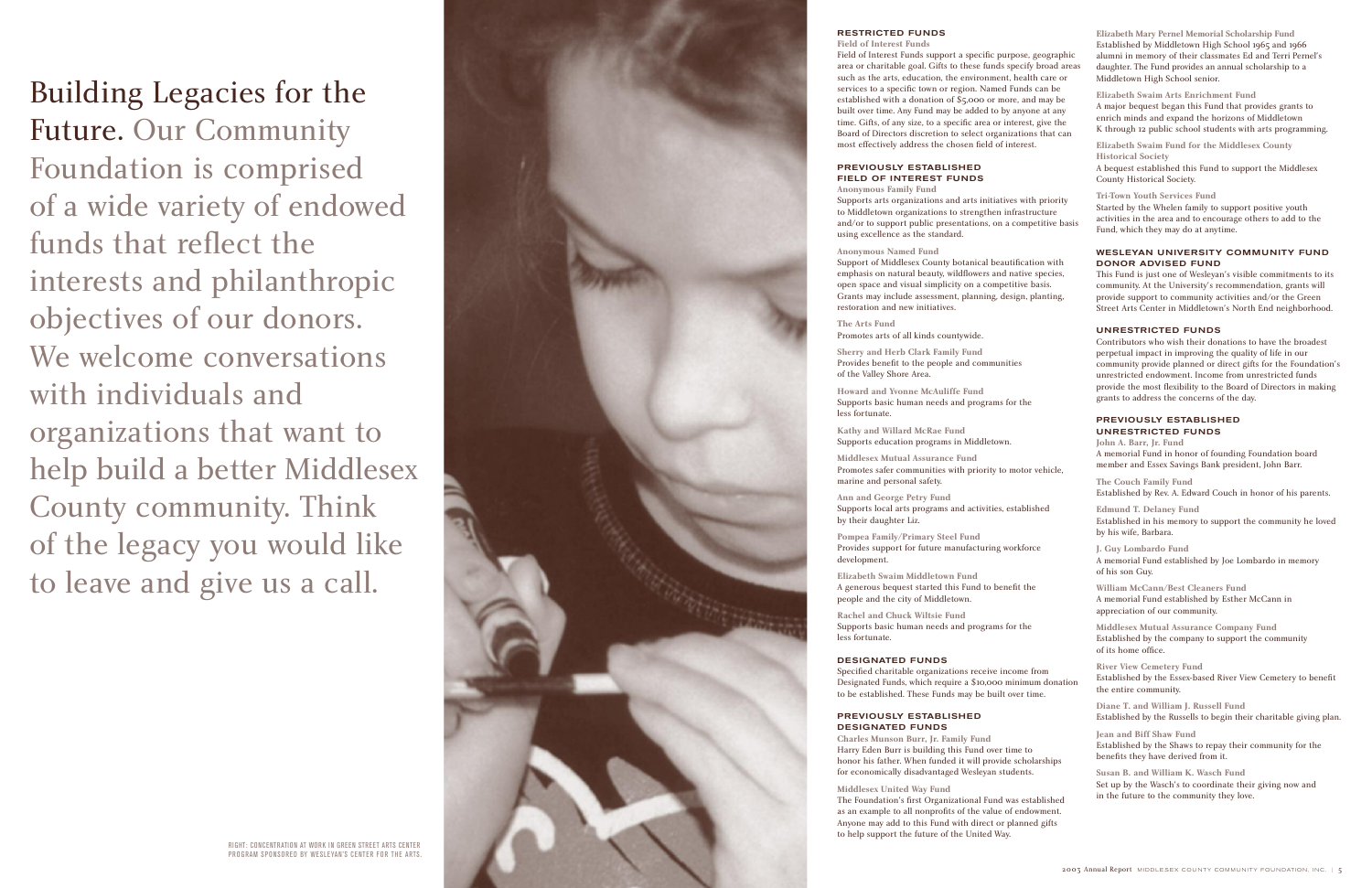#### **RECIPIENT AND PURPOSE**

Brainerd Memorial Library, Haddam to catalog the Library's historical and genealogical collections.

**Center for the Arts, Wesleyan** to support the Green Street Arts Center Family Series, a series of Saturday arts and culture workshops.

**Chester Land Trust, Inc.** to create a nature trail adjacent to the Chester elementary school grounds for the study of environmental sciences and natural habitats.

**Children in Placement Connecticut** to provide trained volunteers to serve as guardians ad litem for abused and neglected children in Juvenile Court in Middletown.

The Connecticut River Museum to fund an exhibition which pairs photographs of Essex from 1880-1910 with current photographs of the same scenes to stimulate public discourse on the changing landscape and contemporary landscape use and development issues facing the lower river valley.

**East Hampton Ambulance Association** to help purchase a generator for it new ambulance headquarters.

**Children's Home of Cromwell** to fund group therapy for disadvantaged children.

**Clinton Historical Society** to produce a DVD presentation on the history of Clinton.

**Community Health Center** to support the HomeRoom Program, an after-school homework assistance and enrichment program for children from low-income Middletown families.

North End Action Team (NEAT) to cover operational expenses of grassroot community outreach in Middletown's North End.

**Estuary Council of Senior Clubs** to provide transportation for seniors who are unable to get to medical and other appointments.

**FISH-Friends In Service Here** to support free rides to medical appointments.

**Haddam Historical Society** to update the Society's website to include a virtual tour of the Thankful Arnold House and other historical information about Haddam.

**Ivoryton Library Association** to create a photographic documentation of the three Essex villages as they exist today which will also be displayed in juxtaposition with photographs of the past and will provide a historical reco of the present.

**Ivoryton Playhouse Foundation** to support its productions of plays which complement school curriculums for area middle and high school students.

**Literacy Volunteers Valley Shore** to update its brochures and public relations materials.

**Maritime Education Network** to prepare middle and high school students for the workforce through a collaborative wooden boat building project.

**Middlesex Land Trust** to update maps and develop promotional materials for dissemination at three flagship preserves.

**Middletown Public Schools** to fund performances of a mini-opera which teaches elementary school children proper health, nutrition and fitness.

**Northern Middlesex Habitat for Humanity** to help defray the cost of new construction of a home in East Hampton.

**Russell Library** to fund presentations on researching the genealogy of European populations that settled in the Middletown area.

**Russell Library** to fund the Spanish language facilitator position for the library's Bi-lingual Story Time.

**Tri-Town Youth Services** to subsidize the cost of mental health counseling and materials for Chester, Deep River and Essex youth and their families.

**Vista Vocational & Life Skills Center** to update its health, nutrition and wellness programming for adults with disabilities.

**Wind Over Wings** to support education programs on good stewardship of the environment featuring birds of prey.

**Total Competitive Grants**

#### **\$**49,530

|              | <b>AMOUNT</b> |       | <b>FOCUS AREA(S)</b>                    | <b>GRANT SOURCE(S)</b>                                           |  |  |  |
|--------------|---------------|-------|-----------------------------------------|------------------------------------------------------------------|--|--|--|
| d            | \$            | 2,770 | Heritage Enhancement                    | <b>Connecticut Humanities Council</b>                            |  |  |  |
|              | \$            | 1,500 | Arts                                    | Jessie B. Cox Charitable Trust                                   |  |  |  |
|              | \$            | 1,500 | Environment                             | Jessie B. Cox Charitable Trust<br>and Sherry & Herb Clark        |  |  |  |
|              | \$            | 2,000 | Human Needs                             | Jessie B. Cox Charitable Trust                                   |  |  |  |
|              | S             | 1,000 | Human Needs                             | Jessie B. Cox Charitable Trust                                   |  |  |  |
|              | \$            | 1,600 | Heritage Enhancement                    | <b>Connecticut Humanities Council</b>                            |  |  |  |
|              | \$            | 2,000 | Neighborhood<br>Enhancement             | Citizens Bank                                                    |  |  |  |
| ıphs<br>nd   | \$            | 5,100 | Environment and<br>Heritage Enhancement | River View Cemetery and<br><b>Connecticut Humanities Council</b> |  |  |  |
| S            | \$            | 1,800 | <b>Safer Communities</b>                | Jessie B. Cox Charitable Trust                                   |  |  |  |
| $\mathbf{)}$ | S             | 2,000 | Human Needs                             | <b>River View Cemetery</b>                                       |  |  |  |
|              | \$            | 500   | Human Needs                             | <b>River View Cemetery</b>                                       |  |  |  |
|              | \$            | 2,000 | Heritage Enhancement                    | <b>Connecticut Humanities Council</b>                            |  |  |  |
| ırd          | \$            | 4,710 | Heritage Enhancement                    | River View Cemetery and<br><b>Connecticut Humanities Council</b> |  |  |  |
|              | \$            | 5,000 | Arts                                    | Jessie B. Cox Charitable Trust                                   |  |  |  |
|              | \$            | 2,500 | Human Needs                             | <b>River View Cemetery</b>                                       |  |  |  |
|              | \$            | 2,000 | Workforce Development                   | Jessie B. Cox Charitable Trust<br>and Sherry & Herb Clark        |  |  |  |
|              | \$            | 2,000 | Environment                             | Jessie B. Cox Charitable Trust                                   |  |  |  |
|              | \$            | 1,400 | Arts                                    | Jessie B. Cox Charitable Trust                                   |  |  |  |
|              | \$            | 1,000 | Human Needs                             | Jessie B. Cox Charitable Trust                                   |  |  |  |
| S            | \$            | 1,000 | Neighborhood<br>Enhancement             | <b>Citizens Bank</b>                                             |  |  |  |
|              | \$            | 500   | Heritage Enhancement                    | <b>Connecticut Humanities Council</b>                            |  |  |  |
|              | \$            | 750   | Arts                                    | Jessie B. Cox Charitable Trust                                   |  |  |  |
|              | \$            | 3,400 | Human Needs                             | River View Cemetery and<br>Sherry & Herb Clark                   |  |  |  |
|              | \$            | 500   | Human Needs                             | Sherry & Herb Clark                                              |  |  |  |
|              | \$            | 1,000 | Environment                             | Jessie B. Cox Charitable Trust                                   |  |  |  |
|              |               |       |                                         |                                                                  |  |  |  |

### 2003 Competitive Process Grants Approved by the Board of Directors

# Legacy Society

The Legacy Society recognizes persons who have made it known that they have made a planned gift to the community through the Community Foundation. In 2003, nine new members were added totaling \$115,000. The present value of these new gifts was very helpful in meeting the Cox Challenge. We now know of \$2.4 million in planned gifts from 30 individuals.

# Making Community Impact with Grants

Grants are the means by which a community foundation improves and enhances its community. This year the Board approved \$80,535 in grants of which \$55,660 was competitive. Due to the value of most Funds, Fund income was not used for grantmaking this year. We are therefore extremely grateful to the River View Cemetery in Essex, The Connecticut Humanities Council, Citizens Bank and the Jessie B. Cox Charitable Trust for providing funds for competitive grantmaking.

### **Grantmaking Process**

Each year donors and the Foundation's Board of Directors determine a variety of focus areas and amounts available for grants. Letters of Intent are sought and evaluated by the Grants Committee in September. Full proposals are presented for programs considered most viable. Grants are approved by year end. In awarding grants from unrestricted funds, the Foundation seeks innovative proposals that support community improvement and help build a strong and vital community. Selected proposals demonstrate a creative approach to address the focus area and provide impact to the organization, project, community or persons involved. Grants are made only to not for profit organizations and governmental entities.

### **Known members include:**

Anonymous (7 total, 2\*) Rick Bellows and Barbara O'Reilly Bonnie Bennet\* Harry Eben Burr Tim Cahill Jean H. Caron Richard Caron Sherry and Herb Clark Jan Youngblood Cook\* Russell G. D'Oench, Jr.\*\* Elizabeth Horn Robert L. Kirkpatrick, Jr.

Arlene R. Mazzotta\* Jane Stokes McMillan Liz Petry Sari and Howard Rosenbaum Jean and Biff Shaw Thomas H. Stickney and David Westfall\* Patti Anne Vassia Susan and William Wasch\*

*New in* 2003 \* *Deceased*  \*\*

WIND OVER WINGS USED THIS NON-RELEASABLE 2-YEAR OLD BALD EAGLE TO TEACH AUDIENCES ABOUT THE ENVIRONMENT AND BIRDS OF PREY.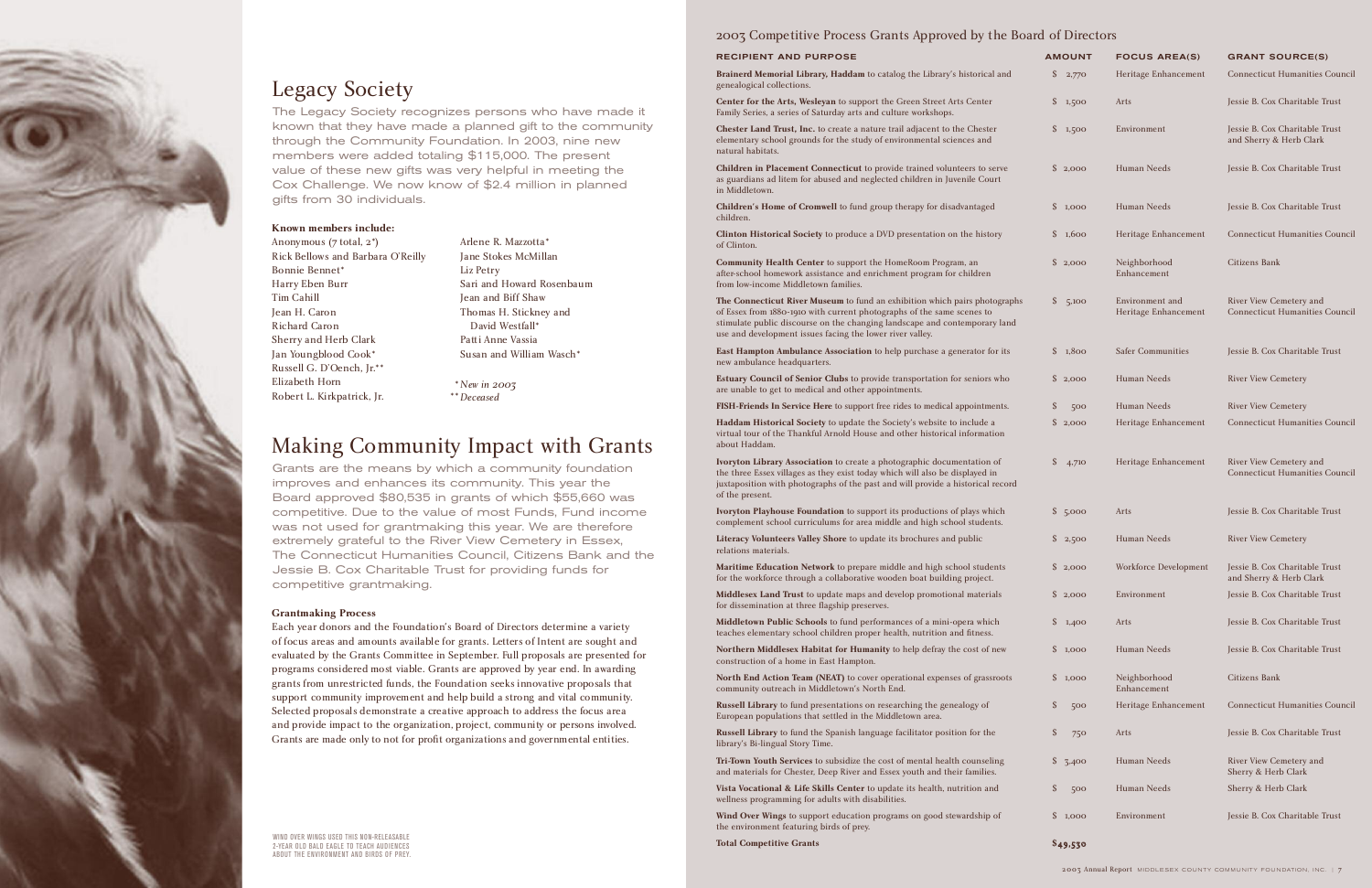**Child & Family Agency of S.E. CT** for an Ea Initiative Program.

**Camp Hazen YMCA** for camperships

**Malawi Children's Village Foundation** for a and Maintenance Project for Village staff, volu program participants.

**Connecticut Radio Information Systems**

**Middlesex Community College Foundation** and Unrestricted use.

**Essex Elementary School Foundation** 

**Middlesex Community College Foundation** "Build a Bridge" Program.

**Middletown High School** for the fourth ann Pernel Memorial Scholarship presented to Re

**Russell Library** for Bi-lingual Parenting Resources Spanish and English.

**Salvation Army of Middletown**

**St. Luke's HOME** 

**St. Vincent DePaul Place** 

**Total Unendowed Donor Advised Grants**

**Middlefield Federated Church**

**Total Endowed Donor Advised Grants**

For the Swaim String Program in the Middlet the 2003-2004 school year.

To purchase large string instruments for sch participating in the Swaim String program.

To support the Swaim String Program in the for the 2004-2005 school year.

| $SE$ (if not unrestricted)             | <b>AMOUNT</b> |          | <b>FUND</b> and/or Advisor or Donor                           |  |  |
|----------------------------------------|---------------|----------|---------------------------------------------------------------|--|--|
|                                        | \$            | 500      | Howard and Yvonne McAuliffe                                   |  |  |
| arly Head Start Father's               | \$            | 600      | Kent S. Warner Memorial Fund<br>Robert Graulich & Scotty King |  |  |
|                                        | $\mathcal{S}$ | 500      | Howard and Yvonne McAuliffe                                   |  |  |
|                                        | $\mathcal{S}$ | 1,000    | Anonymous                                                     |  |  |
| a Bicycle Purchase<br>lunteers and     | $\mathcal{S}$ | 2,000    | Kent S. Warner Memorial Fund<br>Robert Graulich & Scotty King |  |  |
| <b>1</b> for Scholarships              | $\mathcal{S}$ | 1,200    | Hugh L. and Judith R. Cox                                     |  |  |
| <b>1</b> for the                       | \$            | 1,500    | Hugh L. and Judith R. Cox                                     |  |  |
| nual Elizabeth Mary<br>ebecca Barrieau | \$            | 100      | Anonymous                                                     |  |  |
| ources in both                         | \$            | 250      | Robert and Maria Holzberg<br>in memory of Derry D'Oench       |  |  |
|                                        | \$            | 500      | Howard and Yvonne McAuliffe                                   |  |  |
|                                        | $\mathcal{S}$ | 1,000    | Howard and Yvonne McAuliffe                                   |  |  |
|                                        | $\mathcal{S}$ | 2,500    | Howard and Yvonne McAuliffe                                   |  |  |
|                                        |               | \$11,650 |                                                               |  |  |
|                                        | \$            | 2,000    | J. Guy Lombardo Donor Advised Fund                            |  |  |
|                                        |               | \$2,000  | Joseph Lombardo                                               |  |  |
|                                        |               |          |                                                               |  |  |



## 2003 Donor Advised Grants Approved by the Board of Directors

The following grants were recommended by holders of unendowed donor advised funds, whose principal is used for grantmaking. Tax advantage donations can be held in these funds while donors decide where contributions meet their charitable objectives. Foundation staff can provide information to help decision making if desired. Income earned by these Funds help support Foundation administration.

### **GRANT RECIPIENT AND PURPOS**

**Total Special Distributions**

**Total Donor Advised and Special Distributions** 

| <b>N PUBLIC SCHOOLS</b>       | <b>AMOUNT</b> | <b>SOURCES</b>                                                           |
|-------------------------------|---------------|--------------------------------------------------------------------------|
| town Elementary Schools for   | S.<br>3,400   | Elizabeth Swaim Arts Enrichment<br>Fund & Jessie B. Cox Charitable Trust |
| olarship students             | \$<br>1,575   | Elizabeth Swaim Strings<br>Unendowed Fund                                |
| Middletown Elementary Schools | 6,250<br>S.   | Jessie B. Cox Charitable Trust                                           |
|                               | \$11,225      |                                                                          |
| tions                         | \$24,875      |                                                                          |

## Swaim String Collaborative Program

### **GRANT RECIPIENT: MIDDLETOW**

LEFT: "DOUBLE EXPOSURE" AN EXHIBIT AT CONNECTICUT RIVER MUSEUM DISPLAYS PHOTOS FROM THE PAST AND PRESENT THANKS TO COMMUNITY FOUNDATION GRANT IN PARTNERSHIP WITH THE CONNECTICUT HUMANITIES COUNCIL AND ESSEX'S RIVER VIEW CEMETERY. EXHIBIT RUNS APRIL 16 - OCTOBER 30, 2004.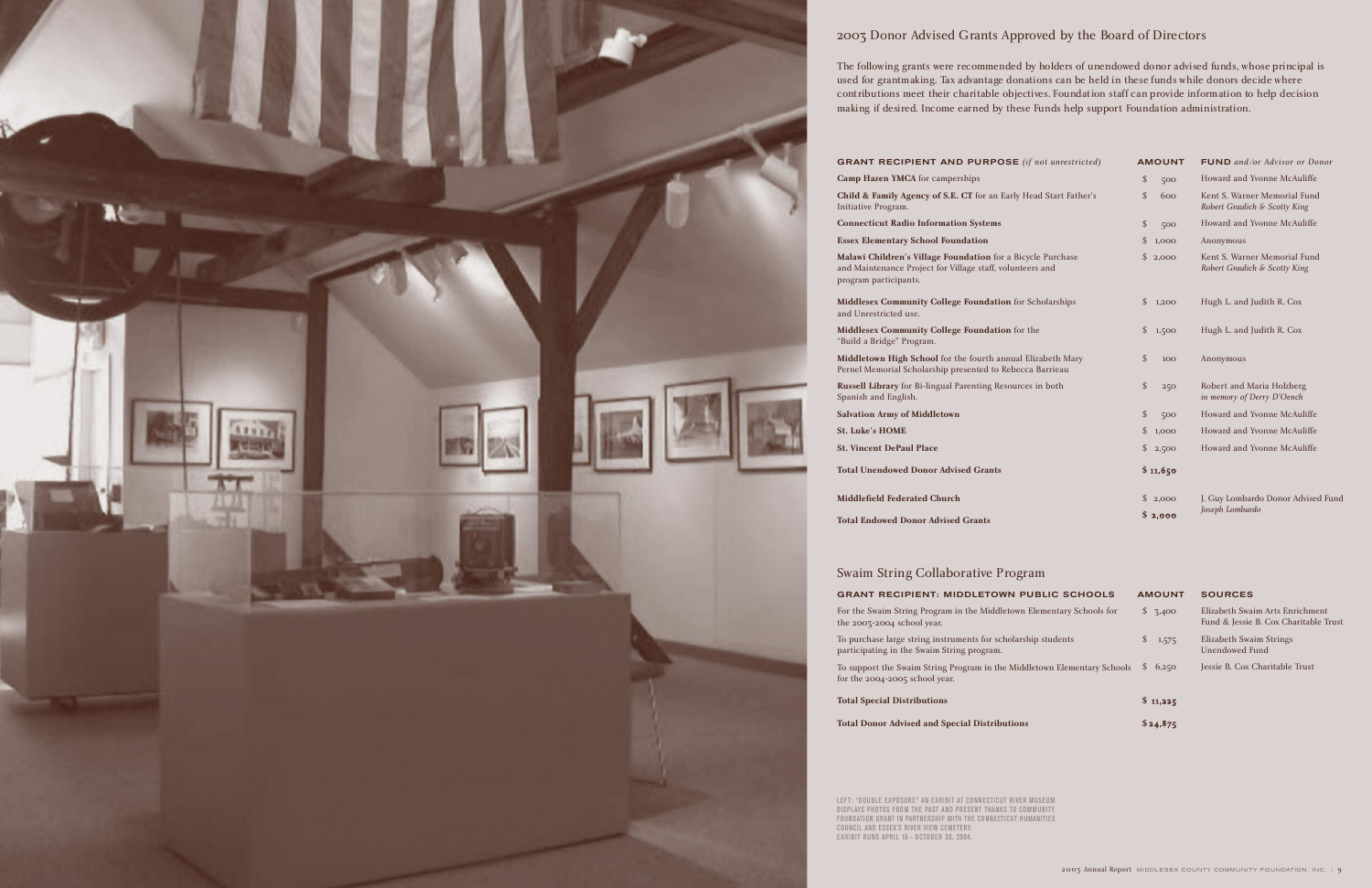#### **2003 GIVERS FOR WOMEN & GIRLS**

2003 **Visionary** The Bee and Missionary Society

#### 2003 **Builders**

Anonymous (1) Jeannette Archer-Simons Marcia W. Bromberg Maria Madsen Holzberg Susan B. Peters Kate Swift

2003 **Sustainers** Kathryn Friedman Ann W. Goodwin Nancy H. Meislahn Barbara-Jan Wilson *in Honor of Audrey C. Wilson* 

#### 2003 **Benefactors**

Sharon Barrett & Gary LaChance *in Memory of Harriet W. Barrett* Judith C. Brown Jackie M. Cleeg Ann duCille *in Memory of Pearl L. duCille*  Lillian M. Guilmartin Janice R. Kalkreuth *in Memory of Angela C. Richard & Elizabeth K. Richard* Marie Kalita Leary *in Honor of Lena C. Kalita*  Barbara McGhie *in Memory of Judith Herrman* Nancy B. Mackinnon Susan L. Menichetti Mary and Louis Pear Laura Mazzotta Pedersen Margaret H. Rich *in Memory of My Mother* Nancy Read Smith Clifford O. Straub *in Honor of Helen M. Vagts* Elizabeth V. Tishler

#### 2003 **Friends**

Anonymous (2) J. Antognini-O'Neill Catherine Conant *in Memory of Elizabeth Gwillim* Helen R. Cotter Elizabeth M. Davis Barbara S. Delaney *in Memory of Elizabeth Gwillim* Marie Dowley Kathleen Flood Evelyn Harris Patricia G. Hartman Dorothy C. Kaplan Vera Levy Joanne A. Luppi *in Memory of Aubine Abbott*  Elizabeth McAlister Lucy McMillan Jeanne and Donald Miller *in Memory of Mary and Mildred*

Billie Jean Noonan Kristen E. Sampson Constance Sattler Jeannette C. Schreiber Audrey J. Scotti Andrea D. Skwarek Nancy R. Smith Susan Spaeth Joy C. Stifano Carol S. Wood

**MATCHING GIFTS PROGRAMS**

Charles Schwab Corporation Foundation *(Jean H. Caron)*

**SPECIAL GIFTS FOR WOMEN & GIRLS GRANTMAKING**  Aetna Foundation, Inc. *(Employee volunteer Janice Thaxter)* Sharon K. Birmingham Jan Youngblood Cook James Cunningham Curves for Women, East Haddam (In Kind) Laura Mazzotta Pedersen Joanne S. Roczniak Debra Susca Kate Swift

**SPECIAL EVENT DONORS In Kind** *Gina Barreca*

Cummings and Good Design The Gelston House Goodspeed Musicales

**Leaders** Bailey's Express Best Cleaners U.S. Trust **Mentors**

Burke, Esposito & Associates, LLP Ceramic Importing, Inc. Andrea M. Malon, MD A R Mazzotta Employment Specialists Partners in Women's Care PCI medical, inc.

#### **Friends**

Capital Strategies, Inc. Century 21 Root Agency Crescent Street OB/GYN Betsy A. Crosswell, DMD Atty. Patricia C. Farrell Howard, McMillan and D'Aquila KGS Insurance Services, LLC Kitchings and Potter, LLC New Haven Savings Bank Linda Schroth, MD

### **FOUNDING GIVERS**

Jennifer Alexander Anonymous (3) One *in Memory of Eileen & Fred Shekosky* Barbara Waterman Arafeh Jeannette Archer-Simons Midge and Doug Bennet The Bingham Trust Susan S. Bransfield Marcia W. Bromberg Jean H. Caron Shanti Carter Madelyn J. Cerritelli Judith J. Chase *in Memory of Neal C. Chase* Sherry Clark Jan Youngblood Cook *in Memory of Ruth Hill Hammill* Barbara S. Delaney *in Memory of Edmund T. Delaney* Barbara Edelstein Elizabeth Emery Andrea S. Fassler *in Honor of The Fassler Women* Juana Maria G. Flagg Julie Flagg, M.D. *in Honor of Juana M. G. Flagg* Thelma Ball Freeland *in Honor of Grace Hackett* Edith P. Gengras *in Honor of Martha Davis Soper* Maria Madsen Holzberg Diana Hull, M.D. Janet Kelly *in Memory of Janet A. Viggiani* Joyce J. Kirkpatrick *in Memory of Zibbie F. Johnson & Harriet W. Kirkpatrick* Suzanne Donnelly Kitchings *in Memory of Eleanor Donnelly* Arlene R. Mazzotta *in Memory of Edith D. Rosener* Jane Stokes McMillan Katherine B. McRae *in Memory of Bertha McRae & Vivian McRae Wesley* Nancy B. Meyers Lois A. Muraro *in Memory* 

*of Caroline Rucci*

Maureen Wiltsie O'Grady Carol Parmelee-Blancato Liz Petry Barbara R. Phillips Sari A. Rosenbaum *in Memory of Celia B. Arum* Jeannette C. Schreiber *in Memory of Christie McLeod, M.D.* Carolyn D. Shaw *in Memory of Conna Bell Shaw* Jean Adams Shaw Dorothy M. Shugrue Irene Silberstein Pat Smith Betty H. Stevens *in Honor of Miriam Theresa Winter* Maggie Stokes Michelle M. Stronz Kate Swift *in Memory of Casey Miller* Janice Thaxter *in Memory of James Thaxter Sr. & James Thaxter Jr.* Maxine L. Thumim Carolyn W. Timmerman *in Memory of Lois McComas Wiltshire* Patti Anne Vassia *in Memory of Christie McLeod & Martha C. White* Judy Walter *in Memory of Francis Fishlock* Rachel M. Wiltsie *in Memory of Patricia Manning Mannix* Lenora Hyman Woods *in Honor of Mrs. Hazel Green* Linda Griffin Worden *in Honor of my* 4 *daughters* Sallye V. Davage Wright *in Memory of Rev. William M. Davage & in Honor of Versa Winston Bailey* Heather Zavod Nancy Child Zimmer *in Memory of Nellie Rossman Smith* 

#### **FUND FOR WOMEN & GIRLS COMMITTEE**

Jean H. Caron\* Shanti Carter Catherine Conant Jan Youngblood Cook\* Barbara Edelstein Andrea S. Fassler Thelma Ball Freeland Jane Stokes McMillan Katherine B. McRae Nancy B. Meyers Lois Muraro Liz Petry Sari A. Rosenbaum, *Chair* Jean Adams Shaw Dorothy M. Shugrue Irene Silberstein Janice Thaxter Patti Anne Vassia Rachel M. Wiltsie Maureen Wiltsie O'Grady Lenora H. Woods Joan S. Youngs Nan Child Zimmer

#### **EAST HADDAM SUB-COMMITTEE**

Martha Bates Sharon Birmingham Betsy Huston Nancy Mackinnon Geraldine Porto Nancy R. Smith Kate Swift, *Chair*

#### **WOMEN & GIRLS GRANTS COMMITTEE**

Shanti Carter Barbara Edelstein Thelma Ball Freeland, *Chair* Maria Madsen Holzberg Betsy Huston\*\* Andrea S. Fassler Sari A. Rosenbaum Dorothy Shugrue Irene Silberstein Joan S. Youngs



# Fund for Women & Girls

#### **2003 ACTIVITIES**

The Fund for Women & Girls Committee and the Foundation are grateful to Anita Ballek of East Haddam, Pat Smith of Old Saybrook and Doug and Midge Bennet of Wesleyan University for hosting meetings to spread the good news of the 2002-03 grants and how the Fund is helping empower women and girls to reach their potential. Our first special event, *A Night at the Opera with Gina Barreca*, filled the Goodspeed Opera House and Gelston House for a fun and entertaining evening while it realized over \$16,000 for future grantmaking and to grow the endowed Fund.

### **FUND GROWS WITH \$20,000 GIFT**

The largest gift to the Fund for Women & Girls to date came from the Bee and Missionary Society of First Church Congregational in Middletown. Their history began in 1830 when women paid one cent a week to be members. The Society's original purpose was to support mission families in the western wilderness with grants for "feeble churches", Indian missions, salaries and contingent expenses. Over the years three organizations combined their bequests and assets to support world-wide missions, church improvements and local charities, many to help women. Their \$20,000 endowed gift to the Fund for Women & Girls assures continuance of their marvelous history in their name while continuing the legacy of women providing for others and making life easier for the less fortunate.

*Resigned during the year \** 

*Elected or appointed during the year* \*\*

#### **2003–2004 GRANTS**

These grants were made possible by special donations and proceeds from *A Night at the Opera with Gina Barreca*, allowing the endowed Fund to grow faster.

| <b>RECIPIENT AND PURPOSE</b>                                                                                           | <b>AMOUNT</b> |  |  |
|------------------------------------------------------------------------------------------------------------------------|---------------|--|--|
| East Haddam Youth & Family Services<br>for a journaling program for young girls.                                       | S.<br>1,500   |  |  |
| <b>East Hampton Youth and Family Services</b><br>for week-long summer outdoor enrichment<br>program for young girls.   | \$<br>1,000   |  |  |
| <b>Estuary Council of Senior Clubs for</b><br>computer instruction for older women to<br>improve their skills and pay. | \$<br>630     |  |  |
| <b>Middletown Parks &amp; Recreation</b> for a girls'<br>flag football program in six Middletown<br>neighborhoods.     | S.<br>1.000   |  |  |
| North End Action Team (NEAT) for a<br>new young women's group in the North End<br>of Middletown.                       | S.<br>1,000   |  |  |
| <b>Rushford Center</b> for a summer program<br>for 25 Middletown middle school girls.                                  | S.<br>1,000   |  |  |
| <b>Total Competitive Grants</b>                                                                                        | 6,130         |  |  |

LEFT: MENTORING AND HAVING FUN GO TOGETHER IN MANY FOUNDATION SPONSORED PROGRAMS.

THE FUND FOR Women &girls